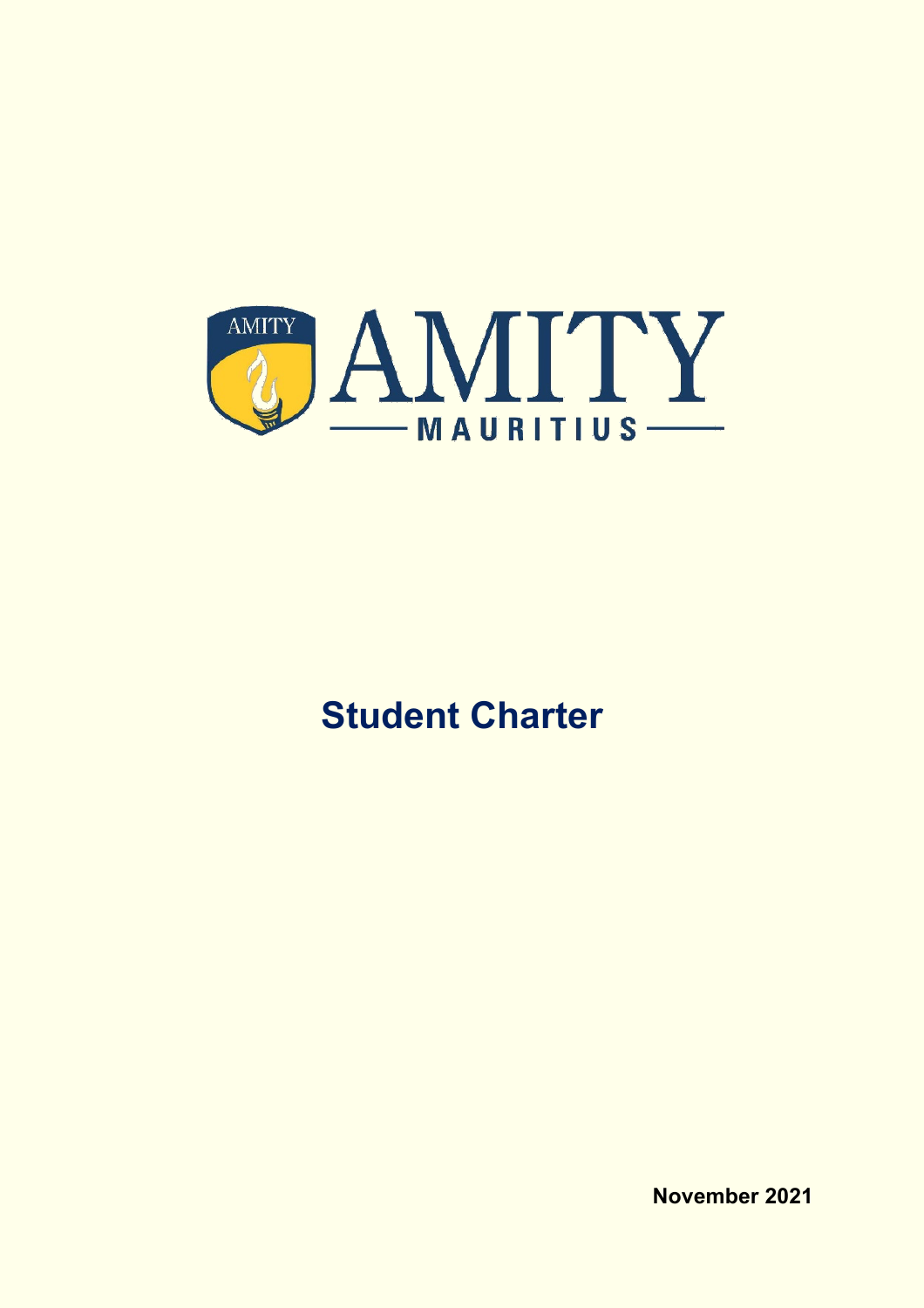## Table of Contents

| 1  |    |  |
|----|----|--|
|    |    |  |
|    |    |  |
|    |    |  |
|    |    |  |
|    |    |  |
|    |    |  |
|    |    |  |
|    |    |  |
|    |    |  |
|    |    |  |
| 2. |    |  |
| 3. |    |  |
|    |    |  |
| 4. |    |  |
|    |    |  |
|    |    |  |
|    |    |  |
|    |    |  |
|    |    |  |
|    |    |  |
|    |    |  |
|    |    |  |
|    | 5. |  |
|    |    |  |
|    |    |  |
|    |    |  |
|    |    |  |
|    |    |  |
|    |    |  |
|    |    |  |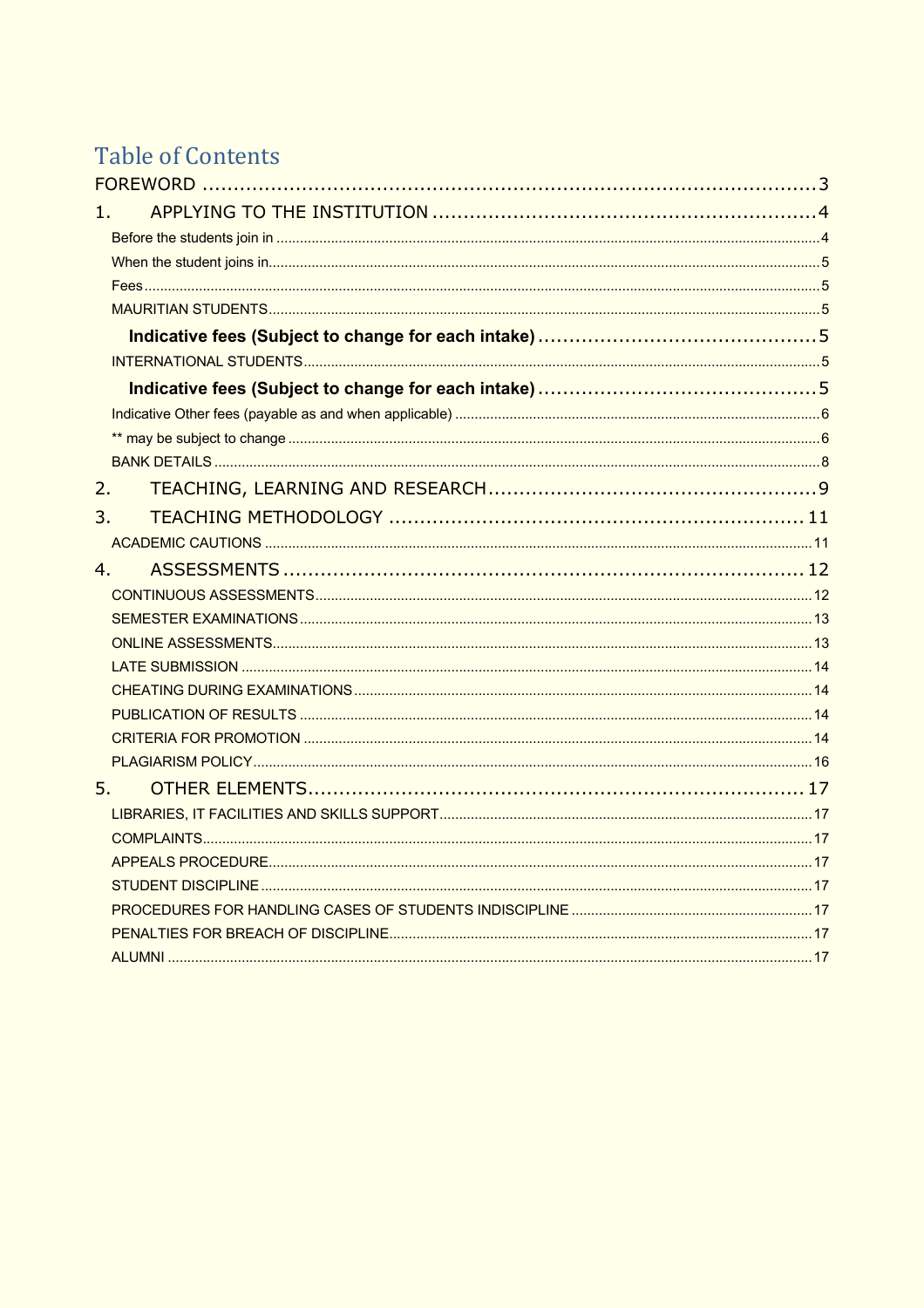## **FOREWORD**

AMITY Institute of Higher Education (AIHE) is registered with the Higher Education Commission (HEC) Mauritius as a Higher Education Institution (HEI) with degree awarding powers. AIHE offers quality education at an affordable cost for the local and international market through Full Time / Blended /Online mode, in line with the Mauritian regulatory requirements.

This Charter sets out what AMITY (Mauritius) students can reasonably expect and sets out the institution's students' responsibilities to pursue their studies within the institution's environment. The Charter also provides information on how staff and students can work together to enhance and support the teaching, learning and research experience at the institution and maintain an enjoyable and appropriate environment conducive to work and study.

This Charter is subject to changes to reflect contemporary issues and policies. Students are kindly requested to check with the Admission Department whether they have the correct version of the Student's Charter.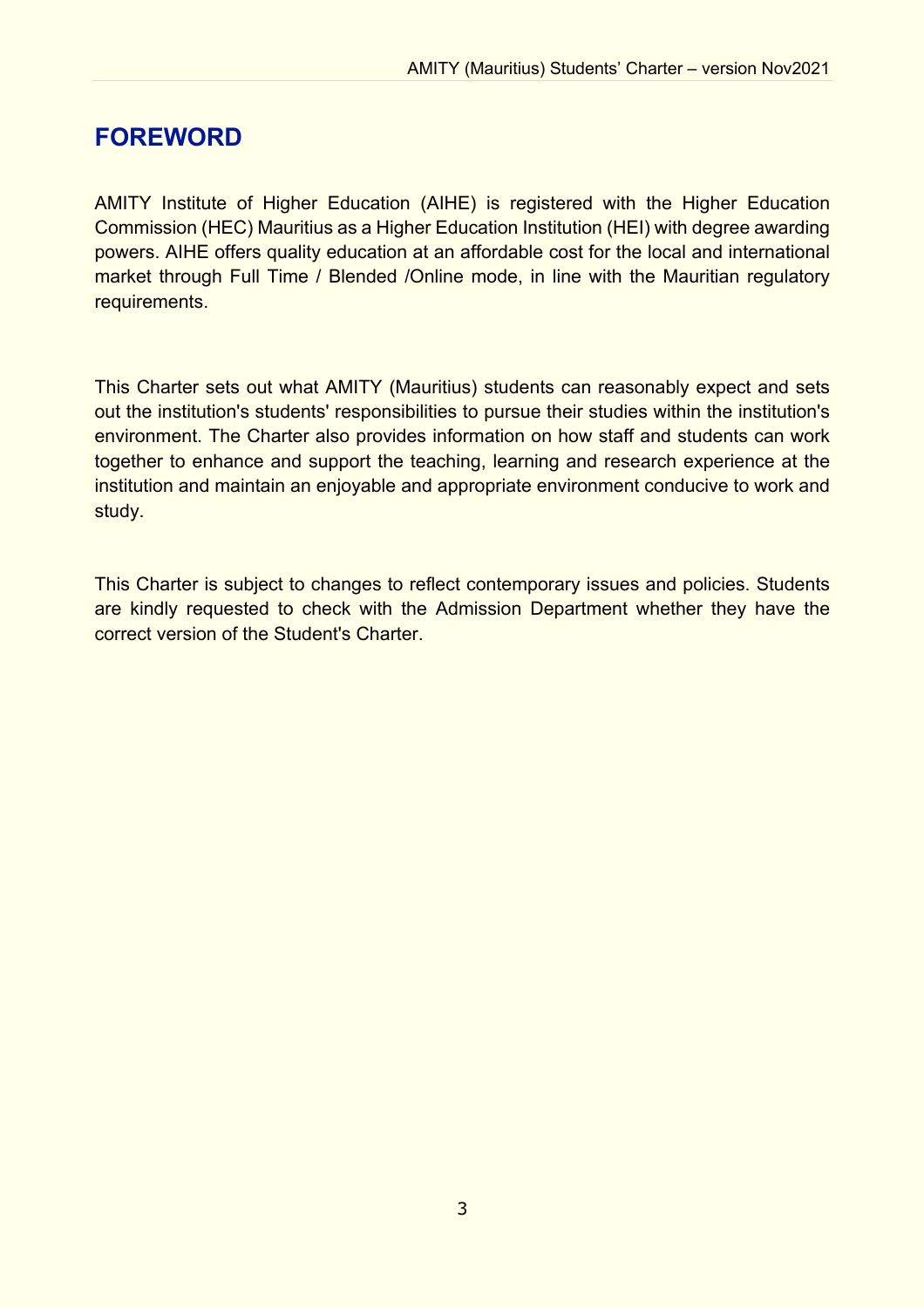## **1. APPLYING TO THE INSTITUTION**

- A) Students should submit the application form along with the following documents:
	- 1. 4 passport-sized colour photographs with white background
	- 2. Copies of the secondary and university educational certificates and transcripts
	- 3. Proof of application fees paid to "AMITY Education Private Ltd".
- B) The link to the application form is https://amity.edu/mauritius/application-form.pdf
- C) Following internal processing, the Admission Office will inform the student concerning the outcome of their applications.

## **Before the students join in**

- A) A letter of offer is sent to the students along with other documents.
- B) The students are requested to confirm their acceptance and make the prescribed payment
- C) International students are also required to send the following original documents through courier/ DHL to the following address**:**

## **The Admission Department**

**AMITY Institute of Higher Education**

**UNICITI Education Hub,**

**Pierrefonds-72448**

**Mauritius.**

- D) The list of documents required by the Passport and Immigration Office to process the student visa comprise (**note**: this list is subject to changes as per PIO requirements)
	- 1. VISA Application form
	- 2. 4 Passport sized colour photo
	- 3. Copy of the passport with bio-data page.
	- 4. Recent Bank Statement showing at least a balance of USD 6200
	- 5. Signed Sponsorship letter (A student cannot sponsor himself/herself) + (Relationship with the student should be mentioned, e.g. Mother, Father, Brother.)
	- 6. Passport copy of the one sponsoring the student
	- 7. Medical Report (HIV, Hepatitis B and chest X-ray report)
- E) Students should book their flight ticket after receiving the three months visa entry permit.
- F) He/She should have a return air-ticket valid for at least 90 days.
- G) Valid passport for the duration of the programme of study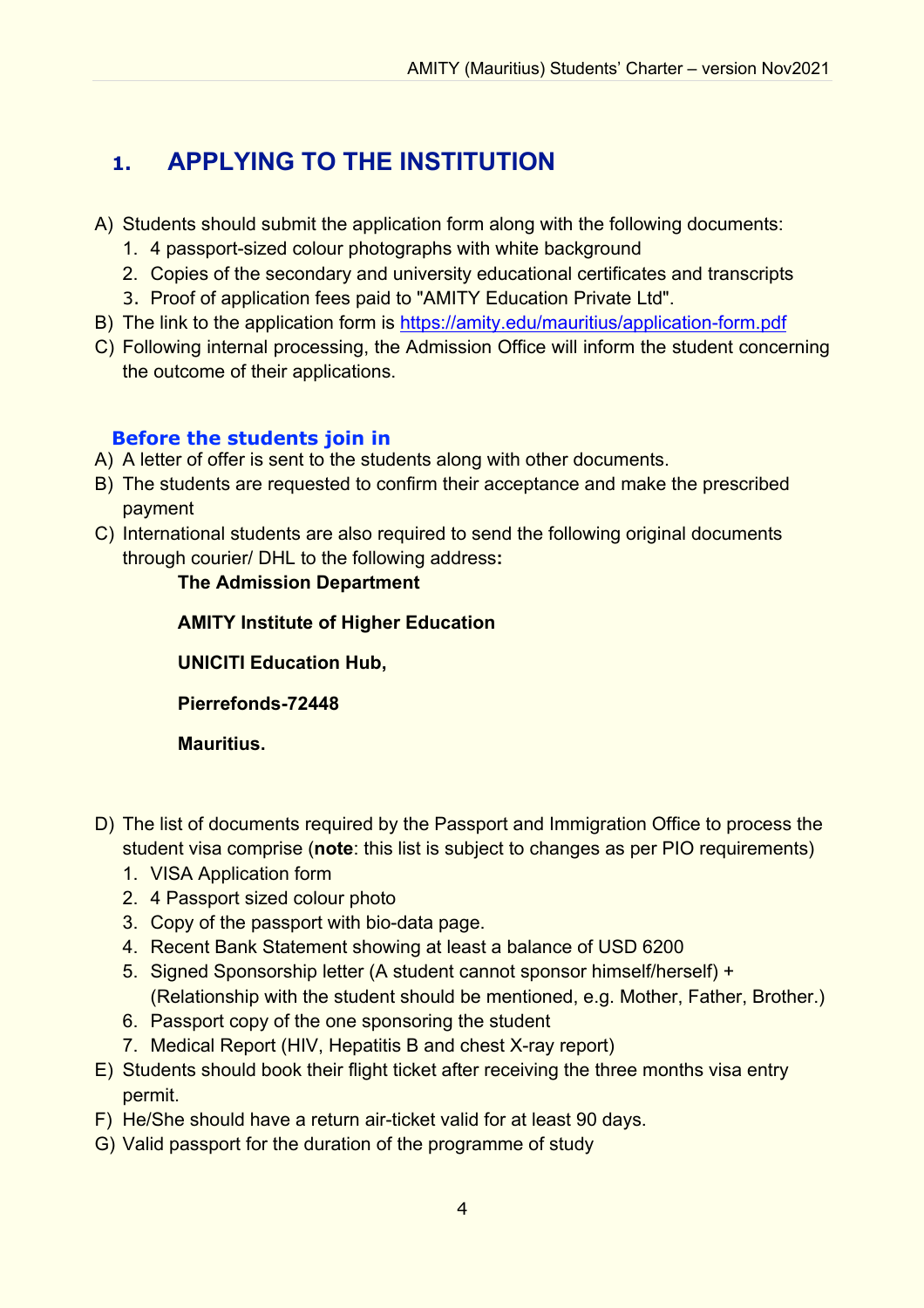## **When the student joins in**

- A. The institution will conduct an induction programme along with the sharing of relevant info and documents.
- B. Students will be required to undergo specified medical tests (HIV, Hepatitis B and Chest X-Ray) at their own costs to apply for the Residence Permit.

## **Fees**

- $\triangleright$  International students (even when in Mauritius) will have to pay their tuition fees only in USD.
- $\triangleright$  No cash payment allowed for tuition fees.
- $\triangleright$  All other fees and conditions of payments are as per the students' Handbook and the Institution's Rules and Regulations. These may change from semester to semester and the latest prescribed fees shall be applicable to all students.

## **MAURITIAN STUDENTS**

#### **Indicative fees (Subject to change for each intake)**

- Ø Application Fees: MUR 1,000 (Non-refundable)
- Ø Administrative Fees: MUR 3,500 (non-refundable yearly fees)
- $\triangleright$  Other regulatory Fees: MUR 1,000 (non-refundable yearly fees)

## **INTERNATIONAL STUDENTS**

#### **Indicative fees (Subject to change for each intake)**

- Ø Application Fees: USD 100 (Non-refundable)
- Ø Administrative Fees: USD 150 (non-refundable yearly fees)
- $\triangleright$  Other regulatory Fees: USD 100 (non-refundable annual fees)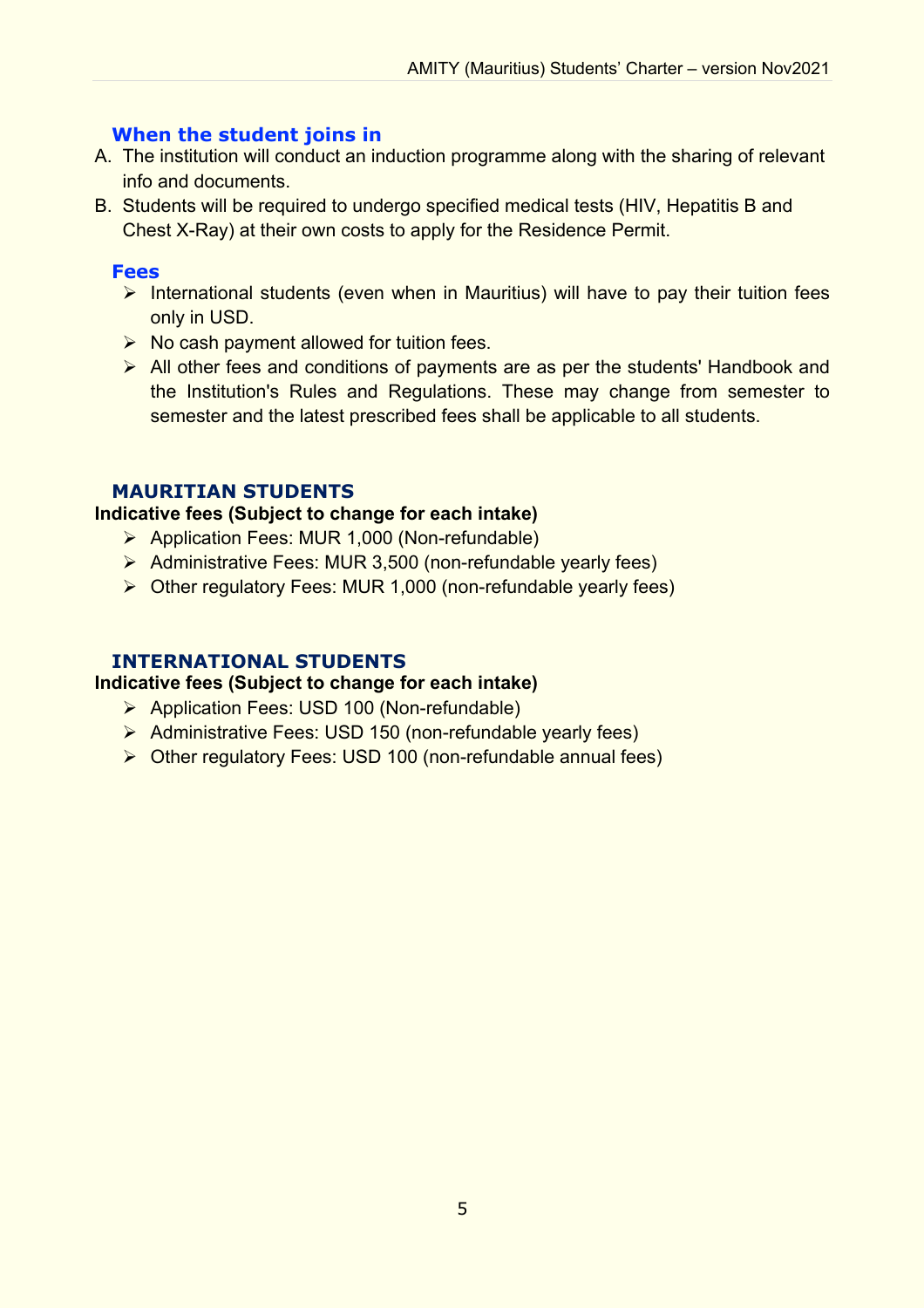## **Indicative Other fees (payable as and when applicable)**

\*\* may be subject to change

| <b>Penalty fees (as per</b><br><b>General rules and</b><br>regulations) | For delay not exceeding ten days from the last date of<br>➤<br>fee payment, the student will be required to pay a<br>penalty fee of 5%<br>After the 10th day and till the 30th day from the last date<br>$\blacktriangleright$<br>of fee payment (i.e., additional 20 days), a penalty fee<br>of 10% shall be applicable on the amount due<br>After 30 days from the last date of payment, the<br>$\blacktriangleright$<br>defaulters' names will be struck off the rolls.<br>The student will not be allowed to sit for exams<br>➤ |  |
|-------------------------------------------------------------------------|-------------------------------------------------------------------------------------------------------------------------------------------------------------------------------------------------------------------------------------------------------------------------------------------------------------------------------------------------------------------------------------------------------------------------------------------------------------------------------------------------------------------------------------|--|
|                                                                         | <b>For Mauritian students:</b><br>➤                                                                                                                                                                                                                                                                                                                                                                                                                                                                                                 |  |
| <b>Resubmission</b><br>of dissertation                                  | Resubmission for Dissertation fee of MUR 5,000<br>$\circ$<br><b>For international students:</b><br>➤                                                                                                                                                                                                                                                                                                                                                                                                                                |  |
| fee                                                                     | <b>Resubmission for Dissertation fee of USD 125</b><br>$\circ$                                                                                                                                                                                                                                                                                                                                                                                                                                                                      |  |
| <b>Resit Fee</b>                                                        | MUR 3,000 per module<br>Except in exceptional circumstances, only two resit exams<br>can be taken along with an end semester examination                                                                                                                                                                                                                                                                                                                                                                                            |  |
| <b>Appeal Fee</b>                                                       | MUR 4,000 per module                                                                                                                                                                                                                                                                                                                                                                                                                                                                                                                |  |
| <b>Deferral Fee</b>                                                     | MUR 5,000 as non-refundable re-admission charges + tuition<br>fees prescribed for that particular year                                                                                                                                                                                                                                                                                                                                                                                                                              |  |
| <b>Academic Break and</b><br>re-entry fees                              | As per prevailing Rules and Regulations, no re-admission fee<br>will be charged from the student in case of an approved<br>Academic Break. However, such student will have to pay the<br>fees as applicable for the new batch he/she joins on Re-entry.                                                                                                                                                                                                                                                                             |  |
| <b>Change of Programmes</b>                                             | In case a student wants to change programme / discipline after<br>admission, he will have to go through the admission formalities<br>by applying fresh if the admission to that particular program is<br>open by then. In all such cases, fees paid will not be<br>transferred or transferable.                                                                                                                                                                                                                                     |  |
| <b>Bus pass (NTA</b><br><b>Regulation) Replacement</b>                  | New bus pass: MUR 300                                                                                                                                                                                                                                                                                                                                                                                                                                                                                                               |  |
| of lost                                                                 | Replacement of bus pass: MUR 1,000<br>Change of address on bus pass: MUR 500                                                                                                                                                                                                                                                                                                                                                                                                                                                        |  |
| <b>Loss of Student ID card</b><br>(mandatory to sit for<br>exams)       | <b>MUR 1,000</b>                                                                                                                                                                                                                                                                                                                                                                                                                                                                                                                    |  |
| <b>Duplicate of the</b><br>degree Certificate<br>fee                    | <b>MUR 5,000</b>                                                                                                                                                                                                                                                                                                                                                                                                                                                                                                                    |  |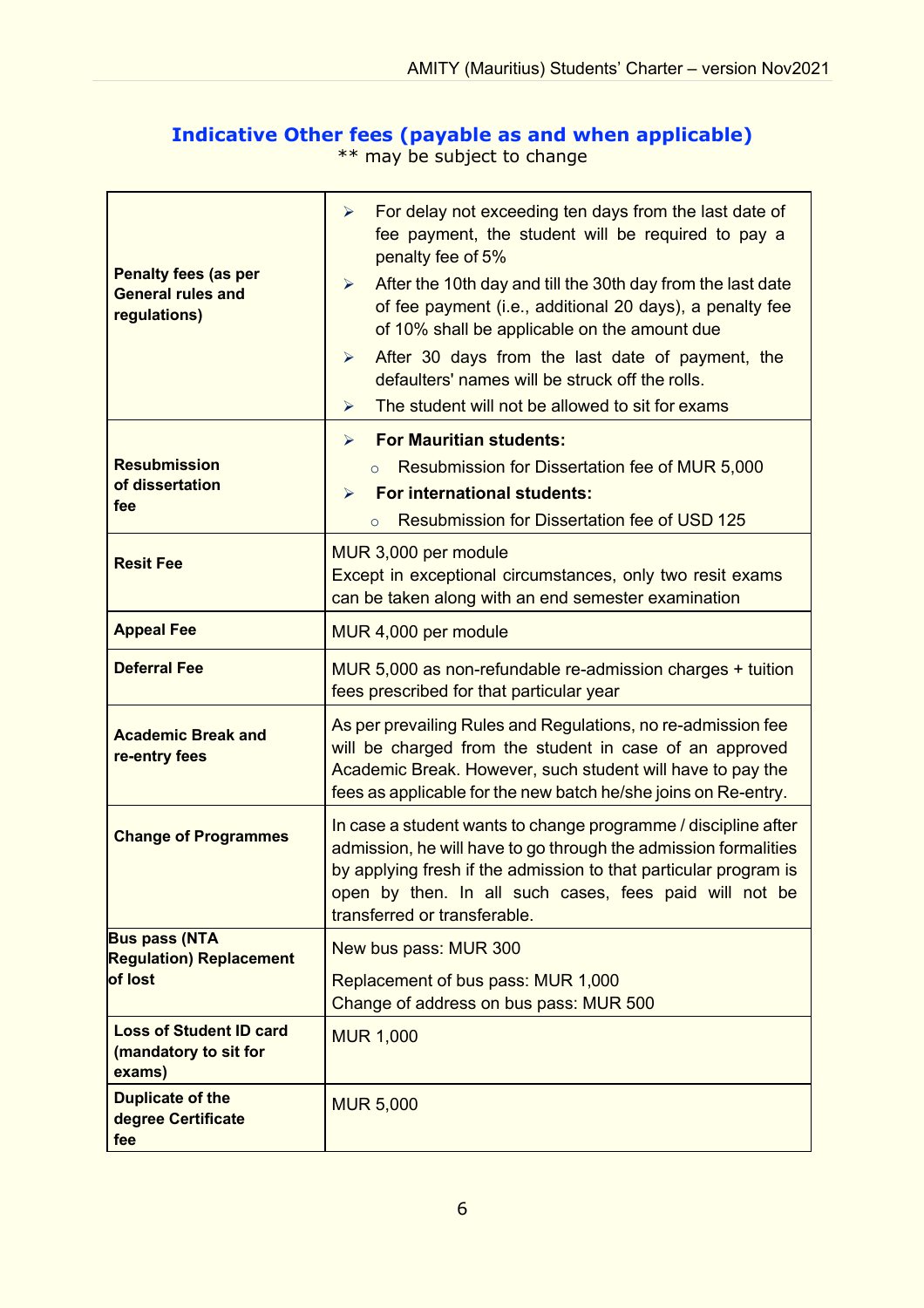| <b>Graduation fee</b>                                                                                    | Certification cost (fixed cost) MUR 2,500 + an additional MUR<br>2,500 for graduation ceremony cost (**graduation ceremony<br>cost is subject to change from year to year). Total amount<br>payable will be communicated to students by AMITY<br>(Mauritius) prior to their graduation ceremony. |
|----------------------------------------------------------------------------------------------------------|--------------------------------------------------------------------------------------------------------------------------------------------------------------------------------------------------------------------------------------------------------------------------------------------------|
| <b>Slow-pace programme</b>                                                                               | Non-refundable administrative fee of MUR 8,000 per semester<br>+ MUR 8,000 per module                                                                                                                                                                                                            |
| <b>Repeat semester fee</b>                                                                               | Tuition Fees equivalent to a normal semester + non-refundable<br>administrative fees of MUR 2,500                                                                                                                                                                                                |
| <b>Testimonial regarding</b><br>registration as current<br>student                                       | <b>MUR 400</b>                                                                                                                                                                                                                                                                                   |
| <b>Testimonial regarding</b><br>registration as past student                                             | <b>MUR 2,000</b>                                                                                                                                                                                                                                                                                 |
| <b>Transcript with grades only</b><br>- provided to requestors                                           | <b>MUR 850</b>                                                                                                                                                                                                                                                                                   |
| <b>Transcript with grades and</b><br>marks - sent to foreign<br><b>Universities/Institutions</b>         | <b>MUR 4,000</b>                                                                                                                                                                                                                                                                                 |
| <b>Issue of Award Certificate</b><br>prior to Graduation<br><b>Ceremony (Exceptional</b><br>Cases)       | <b>MUR 5,000</b>                                                                                                                                                                                                                                                                                 |
| <b>Late collection of Award</b><br><b>Certificates (more than six</b><br>months after graduation<br>day) | <b>MUR 5,000</b>                                                                                                                                                                                                                                                                                 |
| <b>Name change on Award</b><br><b>Certificate</b>                                                        | <b>MUR 5,000</b>                                                                                                                                                                                                                                                                                 |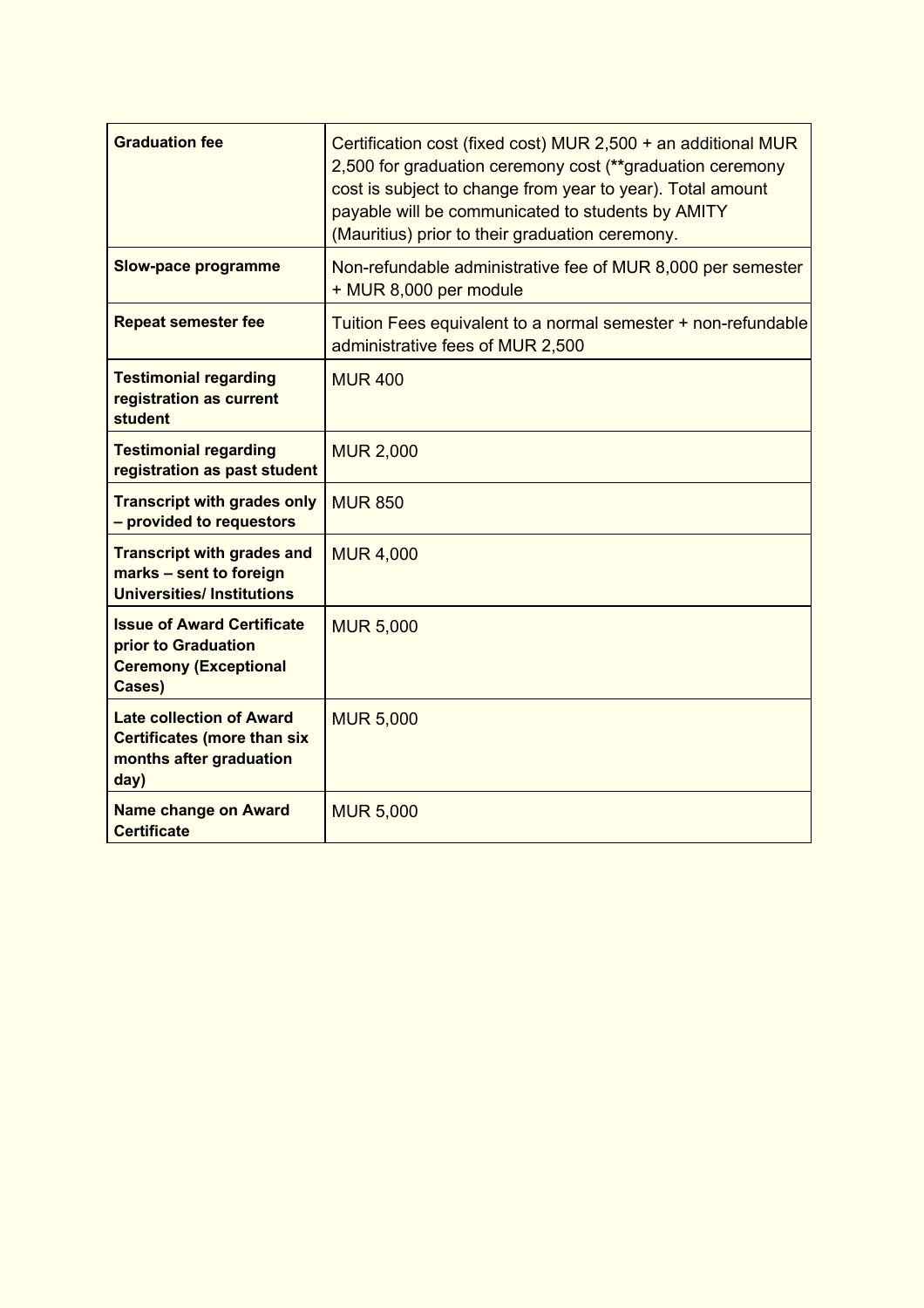## **BANK DETAILS**

## **Payment in Mauritian rupees (MUR) for local students only:**

| <b>Bank Name</b>      | Hongkong and Shanghai Banking Corporation Limited<br>(HSBC Ltd) |
|-----------------------|-----------------------------------------------------------------|
| <b>Bank Address</b>   | Ebene Branch                                                    |
| Swift code            | <b>HSBCMUMU</b>                                                 |
| <b>Account Number</b> | 001-352582-006                                                  |
| <b>IBAN Code</b>      | MU66HSBC0701001352582006000MUR                                  |

## **Payment in US Dollars (USD) for all international students:**

| <b>Bank Name</b>      | Hongkong and Shanghai Banking Corporation Limited<br>(HSBC Ltd) |
|-----------------------|-----------------------------------------------------------------|
| <b>Bank Address</b>   | <b>Ebene Branch</b>                                             |
| Swift code            | <b>HSBCMUMU</b>                                                 |
| <b>Account Number</b> | 001-352582-121                                                  |
| <b>IBAN Code</b>      | MU83HSBC070100135258121000USD                                   |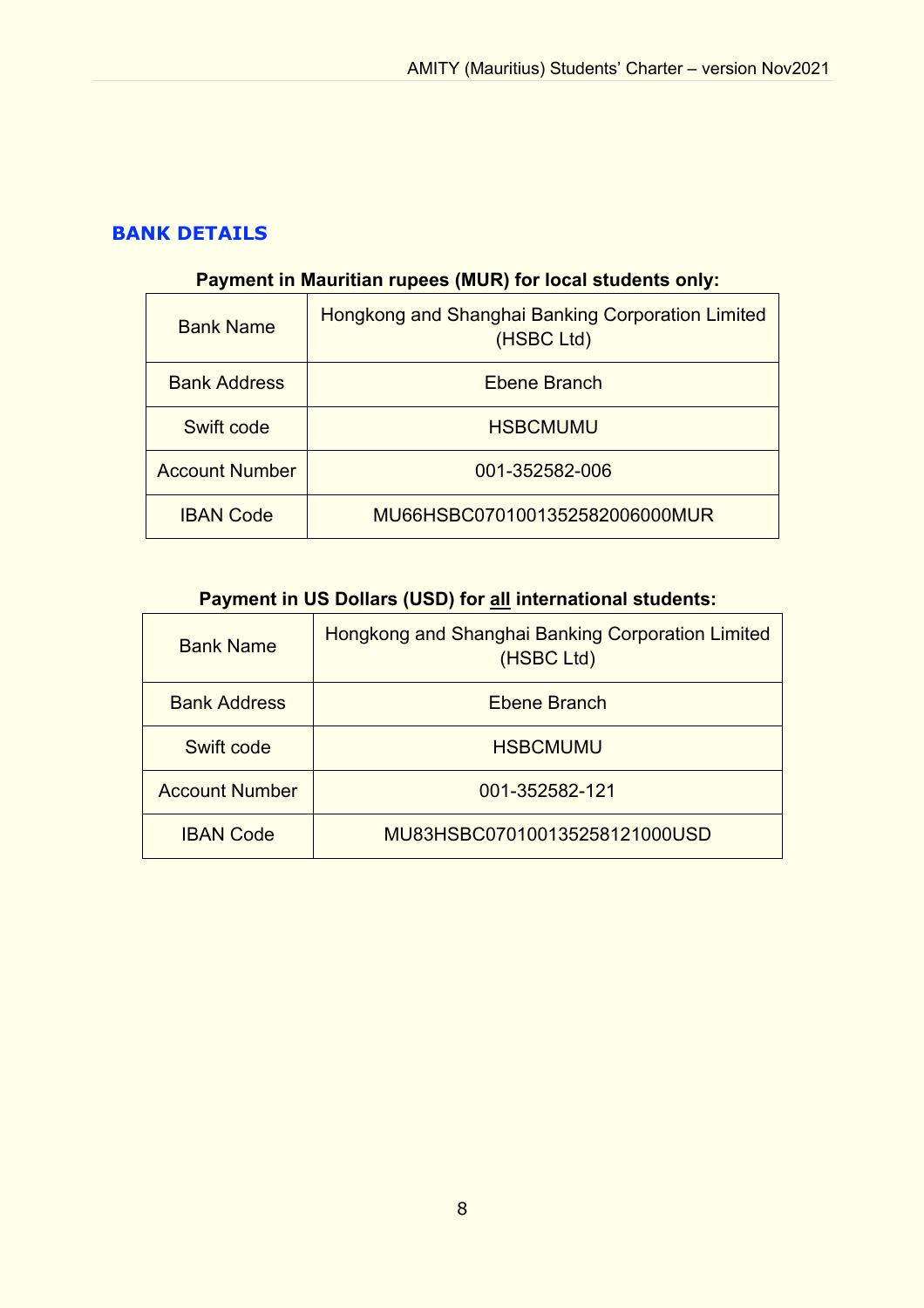## **2. TEACHING, LEARNING AND RESEARCH**

#### **DISTINGUISHED ACADEMICIANS**

AIHE believes that the faculty plays an inevitable role in shaping an academic institution. Amity has some of the most talented and dedicated thought leaders in the country who come from the world's best institutions.

#### **CORE FACULTY**

At AIHE, the core faculty comprises academicians with broad and modern teaching experience and vast industrial exposure to add value to the curriculum.

#### **VISITING FACULTY**

In addition to the permanent faculty, leading professionals from the corporate world regularly interact with the students in the classroom as well as at their workplaces, providing rich industry insight and experience to students

#### **ATTENDANCE CRITERIA**

Students must meet a minimum of 75% attendance in all modules enrolled

### **ORIENTATION FOR ALL STUDENTS**

An Orientation Programme will be conducted to introduce all Students of AMITY Institute of Higher Education to the Course and the administration facilities.

The timetable is designed to meet the expectations of the lecturer and student. Every module of 4 credit points is delivered in 15 sessions, each of 3 hours + 1 hour tutorial, with Saturdays being a typical lecture day for some modules.

### **FEEDBACK AND GRIEVANCE PROCEDURE**

The institution has a well-established and clear feedback and grievance policy, as detailed in the students' Handbook and the Rules and Regulations.

#### **STUDENT ACTIVITIES**

Students are encouraged to participate in all events organized by the AMITY Institute of Higher Education, typical ones being:

- Industry Visits / Interactions With CEO
- Team Bonding Exercise
- Music Day
- Industry Visit/Community Visits
- Sangathan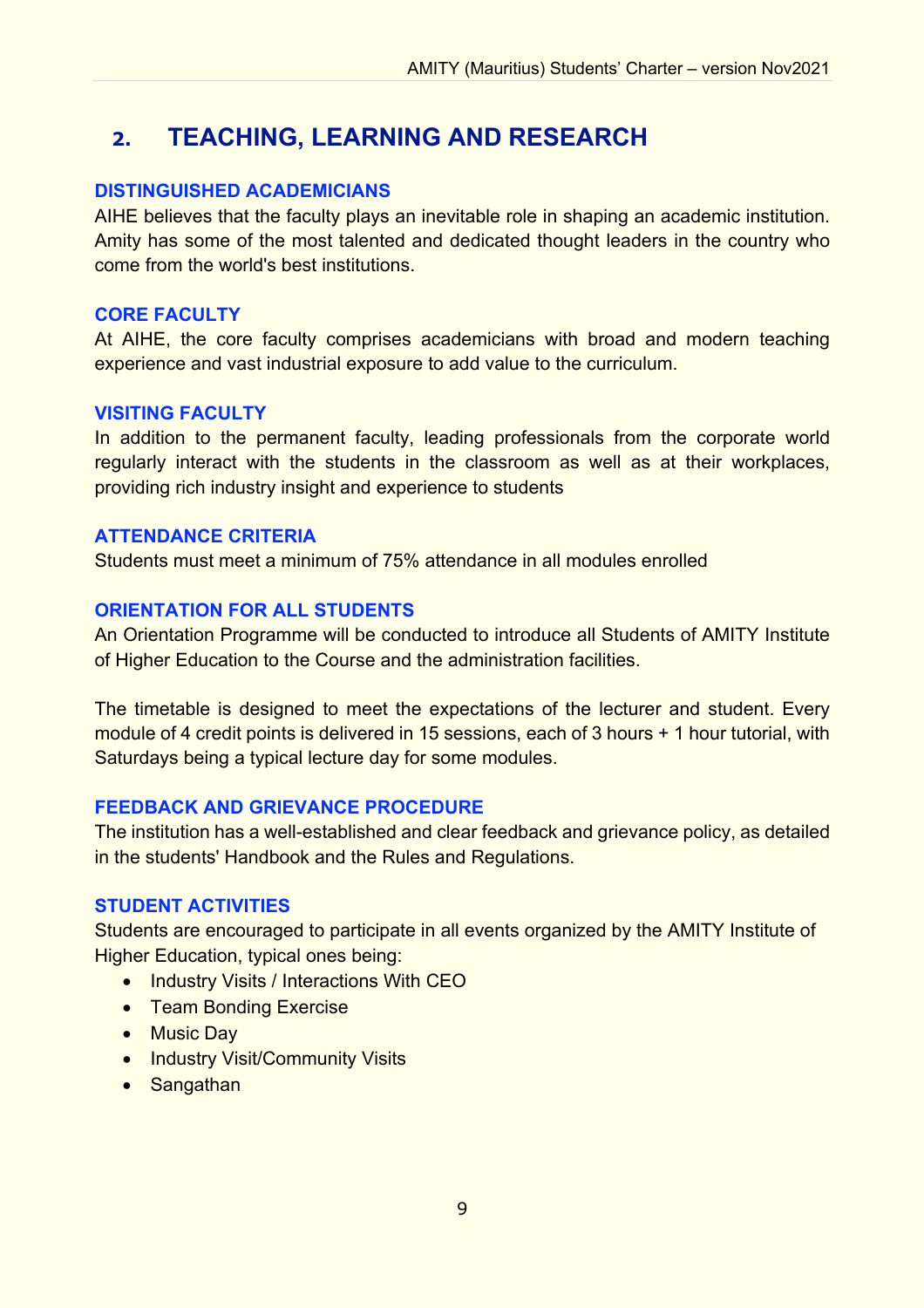#### **TIME OF EXAMINATIONS**

As per the Calendar of Activities of Examinations Office, one Semester covers 15 weeks' lectures, followed by the end of Semester Examinations. The approved examination timetable is published at least two (2) weeks before the Examinations.

#### **EXAMINATION INSTRUCTIONS TO CANDIDATES**

Instructions to Candidates and other documents as per the Institution's Rules and Regulations will be issued to the students before examination.

#### **INTERNSHIP**

Some programmes of studies include an element of compulsory internship. These may either be arranged by the student through personal effort or set by the institution.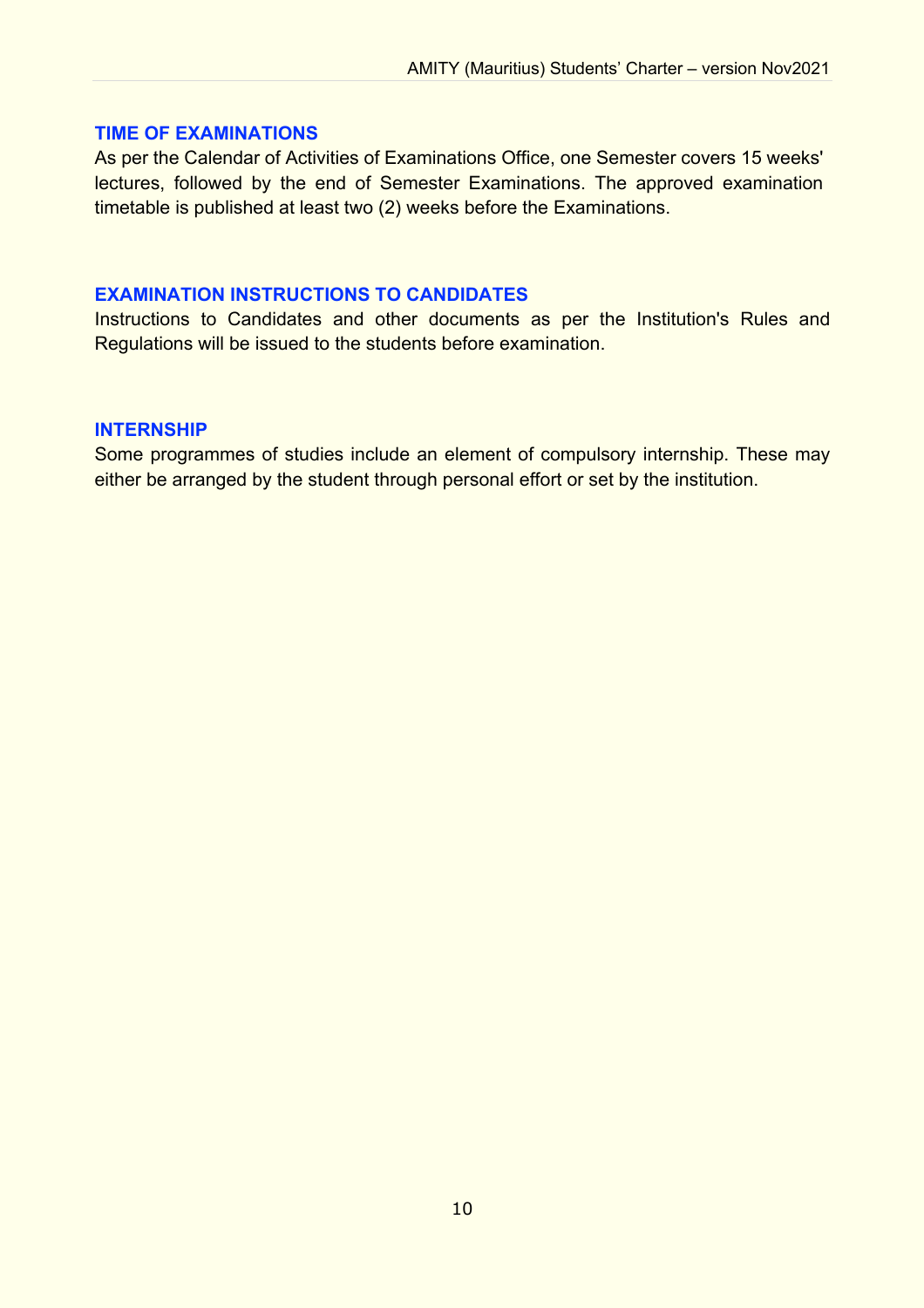## **3. TEACHING METHODOLOGY**

Courses are designed by combining lectures and tutorials. The lessons are supported by audio-visual media, quizzes, discussions, case studies, case analysis, and other contemporary pedagogical tools and techniques.

AIHE believes in training and developing its staff to keep pace with the growing demands of the industry.

The purpose of the AIHE Staff Development Plan is to establish the institution's aims and objective in promoting its human capital through staff training and empowerment, staff motivation & incentives, and optimizing staff performance through rewards.

## **ACADEMIC CAUTIONS**

A student who does not demonstrate steady progress may receive an academic caution as detailed in the Rules and Regulations.

The Programme coordinators are responsible for executing the timetable and allocating the resources. In case of any change in the timetable, the information is shared with all the stakeholders through the Programme Coordinator.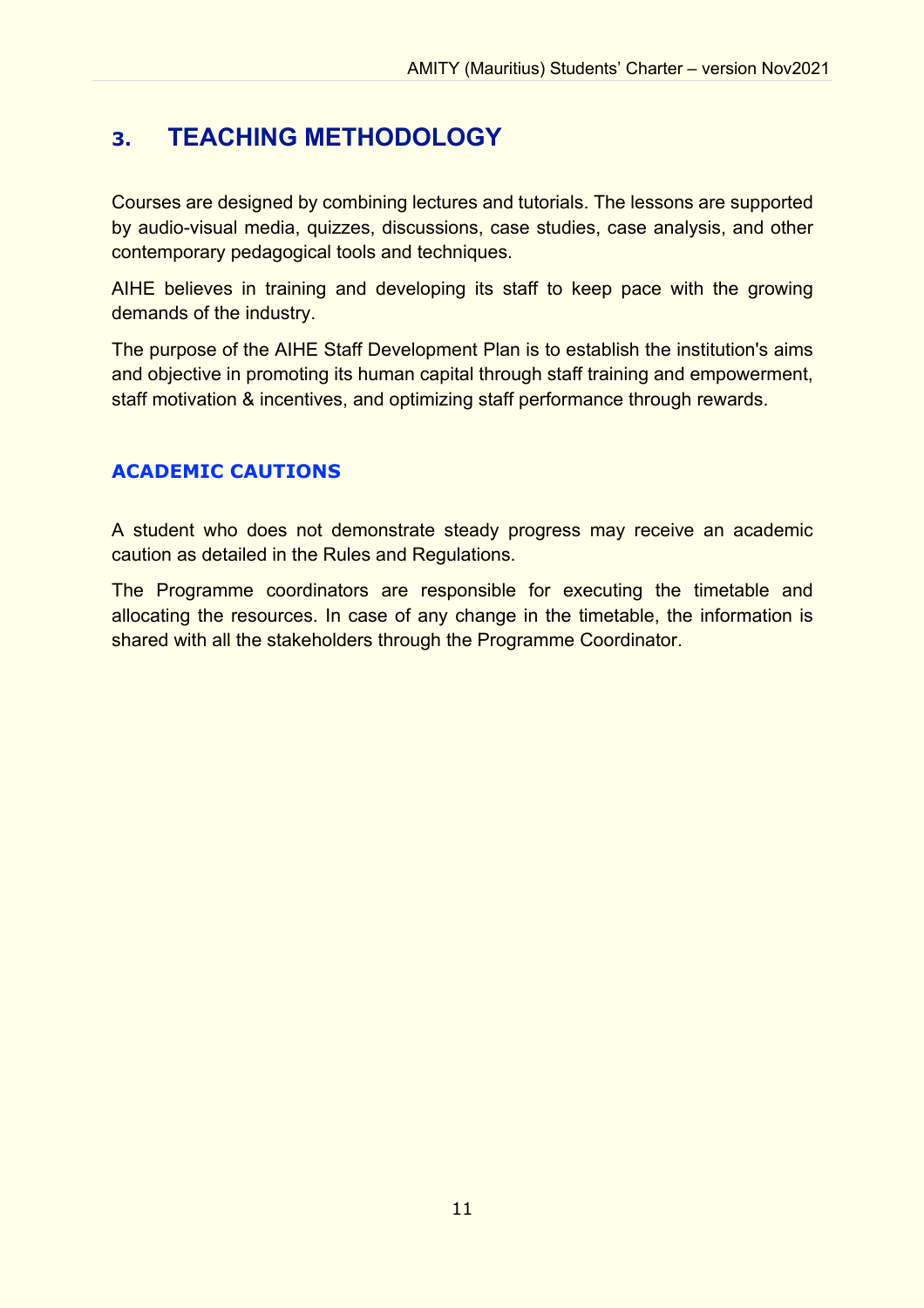## **4. ASSESSMENTS**

The Examinations Office is responsible for conducting all the end semester examinations and awarding the results. The outcome of the examinations guides the progression of the students. All the protocols and rules regulations are meticulously followed under the guidance of the Registrar.

### **CONTINUOUS ASSESSMENTS**

There is a uniform schedule for continuous Assessment as follows.

AS1: between 5<sup>th</sup> and 7<sup>th</sup> Week AS2: between 10<sup>th</sup> and 12<sup>th</sup> Week AS3: around 13th week

Continuous evaluations are made for each module. These typically carry **30%** or 40% of each module's total marks, depending on each programme's requirements. Continuous Assessments may typically be carried out by the 5th and the 10th week, respectively, for the 1st and 2nd continuous assessments.

The mode of Assessment for each module of a programme is described in the respective programme's Programme Structure handbook. The method of Assessment may comprise any of the following components:

- 30% Coursework and 70% Written Examinations
- 40% Coursework and 60% Written Examinations
- 30% Coursework and 70% Online Assessments
- 40% Coursework and 60% Online Assessments
- 100% Coursework

The 30% or 40% Coursework should comprise a variety of methods and combination from the following:

- Submission of Assignment
- Class Test
- Open book test
- Case study: discussion / analysis and report submission / presentation
- Practical Test
- Multiple Choice Questions (MCQs)
- Open book test
- Case study: discussion / analysis and report submission / presentation
- Practical Test
- Debate
- Assignment and Presentation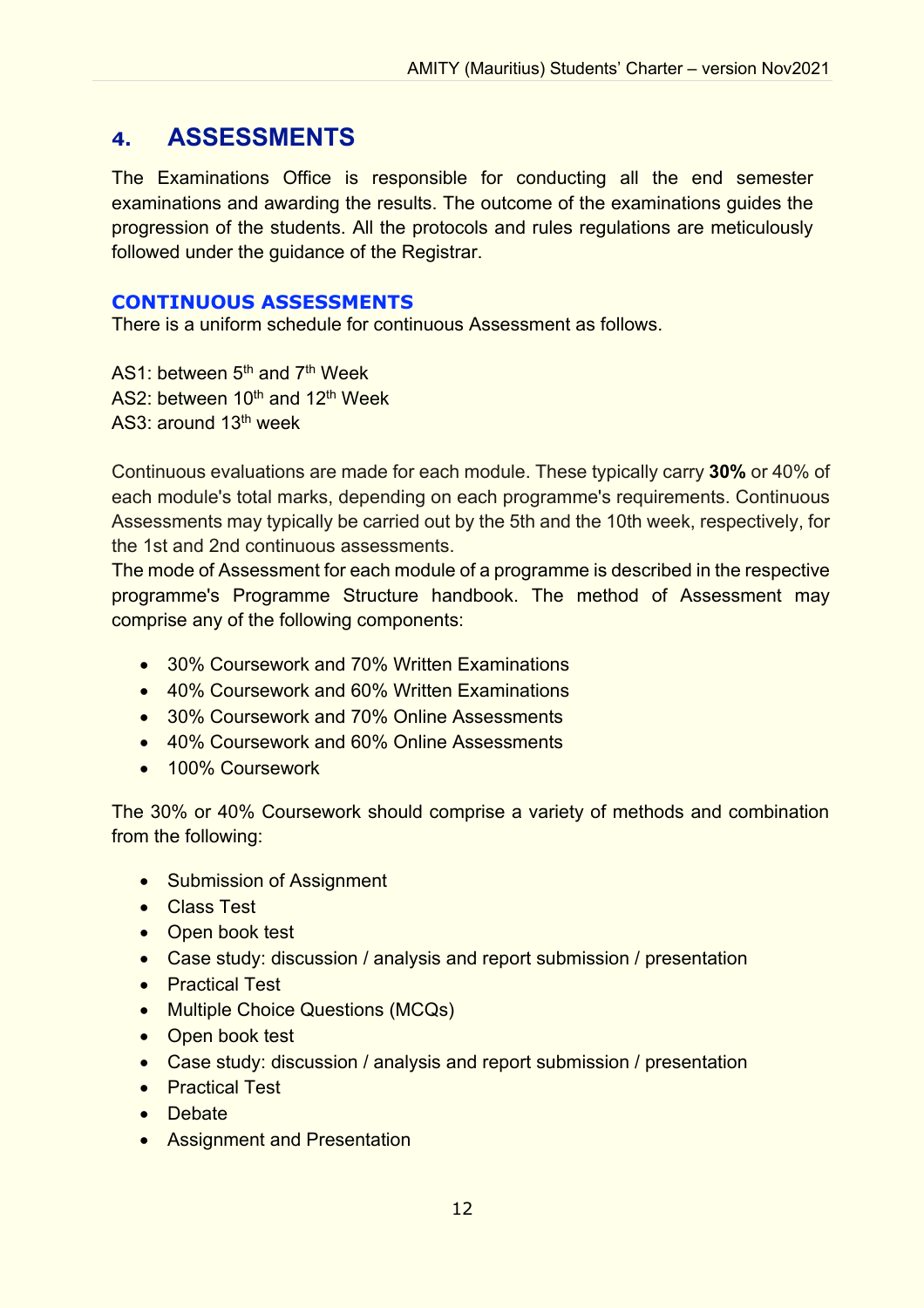Assessment 1 will be conducted around week 5 to week 7, and Assessment 2 will be conducted around week 10 of the Semester. Conduct and marking of Assessment follow the Institution Rules and Regulations.

#### **SEMESTER EXAMINATIONS**

Where applicable, as detailed in the specific programme handbook, semester examinations are taken at the end of each Semester. The results constitute 70% (or 60%) of the total mark for each module.

The Examination Office conducts the Examinations.

#### **ONLINE ASSESSMENTS**

In online Assessment, the following schedule may be used instead of the end semester examination.

Turnitin AS: 15th week Open Book Test: 17<sup>th</sup> week MCQ: 17<sup>th</sup> week

The **Online Assessment Framework** has been designed as an alternative mode to face-to-face Assessment. (NEW POLICY)

The 70%/60% End Semester Examination may be evaluated based on Components as follows:

#### (i) If Total Assessment Weightage is 70%:

a. Online Assessment (Will be subject to antiplagiarism software test) : 25% Weightage

b. Open Book Assessment (Will be subject to antiplagiarism software test : 20% Weightage

c. Multiple Choice Questions\* Assessment (timebound with negative marking) : 25% Weightage

#### (ii) If Total Assessment Weightage is 60%:

- a. Online Assessment (Will be subject to antiplagiarism software test) : 20% Weightage
- b. Open Book Assessment (Will be subject to antiplagiarism software test) : 20% Weightage
- c. Multiple Choice Questions\* (timebound with negative marking) : 20% Weightage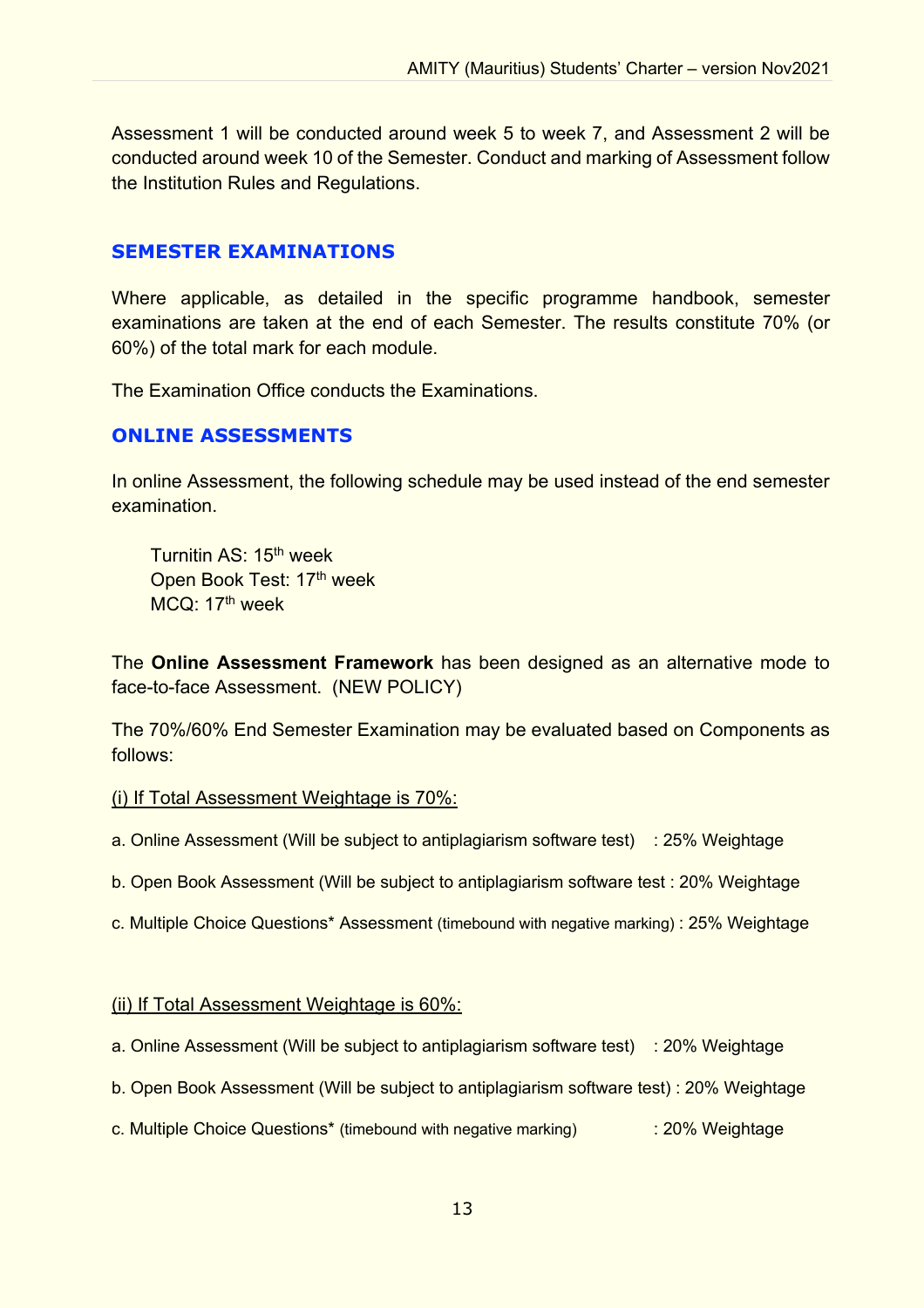## **LATE SUBMISSION**

Late submission of Coursework will result in penalties as follows:

- Delay of 5 working days of due date lapsed: 10% of the earned marks will be reduced.
- Delay of subsequent 5 working days: a penalty of 20% will be applied on the earned marks.
- Submission of Coursework after 10 working days will not be accepted.

## **CHEATING DURING EXAMINATIONS**

If there is a breach of Examination Regulations (Cheating), the Examination Office will ensure that the Rules and Regulations are strictly applied. Cases will be referred to a disciplinary committee.

## **PUBLICATION OF RESULTS**

At the end of each Semester, results, as approved by the Academic Council, are published. A transcript with Grades for each module examined, semester grade point average and cumulative grade point average will be given to students.

## **CRITERIA FOR PROMOTION**

Students of both UG and PG programs should pass each year by securing a minimum Cumulative Grade Point Average (CGPA) of at least 4.0 on a 10-point scale to be promoted to the next Semester. Students with a CGPA below 4.0 will be requested to repeat the Semester where s/he has the maximum number of failed modules.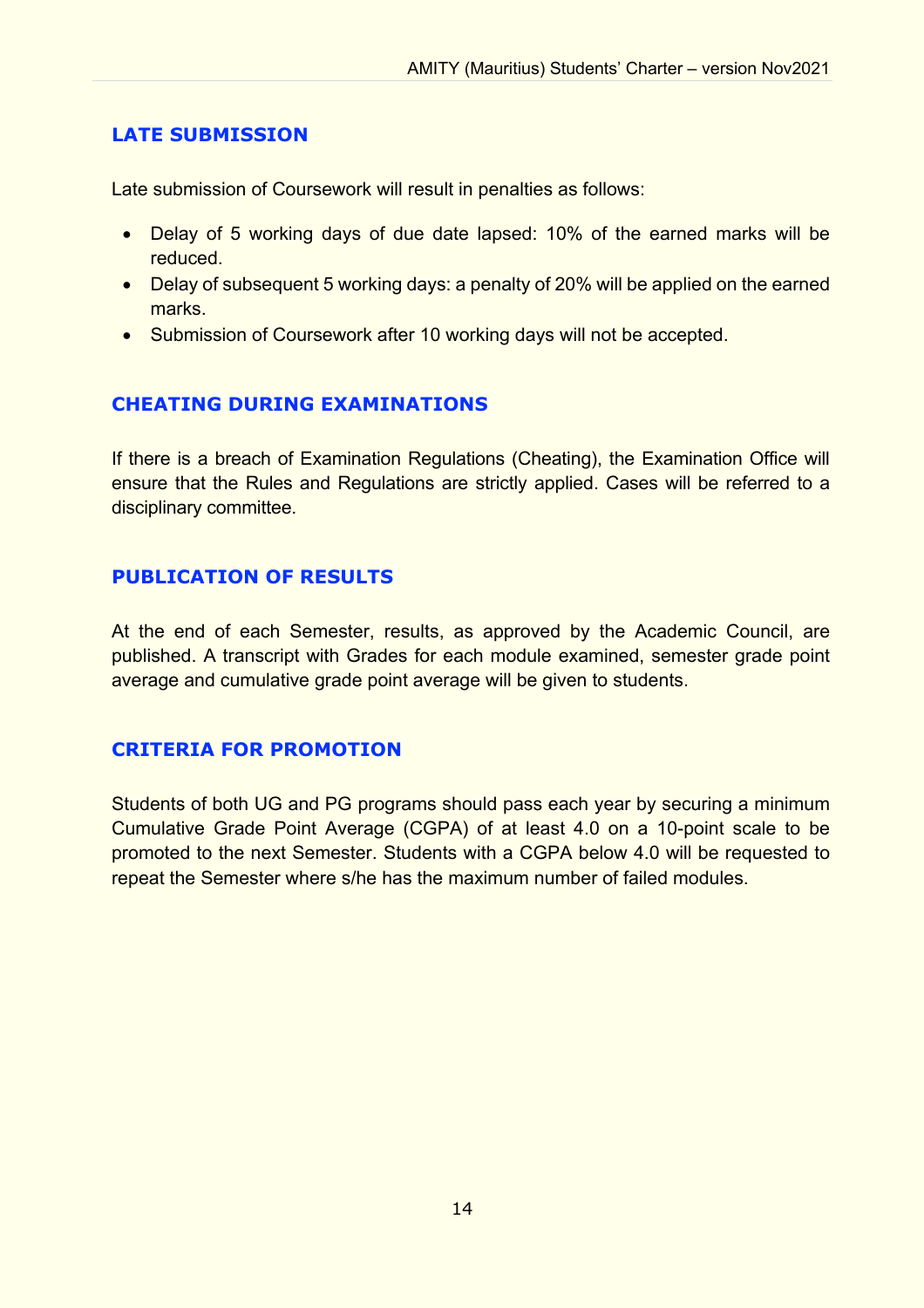## **GRADING SYSTEM**

The level of student's academic performance as the aggregate of continuous evaluation and semester examinations shall be reflected by letter grades on a ten-point scale as given in the table below:

| Grade     | <b>Qualitative Value</b><br>of Grade | Percentage of marks for<br>letter Grade for PG<br>Programmes | Percentage of marks for<br>letter Grade for UG<br>Programmes |
|-----------|--------------------------------------|--------------------------------------------------------------|--------------------------------------------------------------|
| $A+$      | Outstanding                          | marks $\geq 80$                                              | marks $\geq 80$                                              |
| A         | <b>Excellent</b>                     | $75 \leq$ marks $\leq 80$                                    | $70 \leq$ marks $\leq 80$                                    |
| $A-$      | <b>Very Good</b>                     | $68 \leq$ marks $\leq 75$                                    | $65 \leq$ marks $\leq 70$                                    |
| $B+$      | Good                                 | $60 \leq$ marks $\leq 68$                                    | $55 \leq$ marks $\leq 65$                                    |
| B         | <b>Above Average</b>                 | $52 \leq$ marks $\leq 60$                                    | $50 \leq$ marks $\leq 55$                                    |
| <b>B-</b> | Average                              | $45 \leq$ marks $\leq 52$                                    | $45 \leq$ marks $\leq 50$                                    |
| $C+$      | Satisfactory                         | $40 \leq$ marks $\leq 45$                                    | $40 \leq$ marks $\leq 45$                                    |
| $\cup$    | Fail                                 | Marks $< 40$                                                 | Marks $< 40$                                                 |

| Equivalent<br><b>Letter Grade</b> | <b>Grade Point Earned</b> |
|-----------------------------------|---------------------------|
| $A+$                              | 10                        |
| A                                 | 9                         |
| $A -$                             | 8                         |
| $B+$                              | $\overline{7}$            |
| B                                 | 6                         |
| $B -$                             | 5                         |
| $C+$                              | $\overline{4}$            |
| $\mathbf{U}$                      | $\Omega$                  |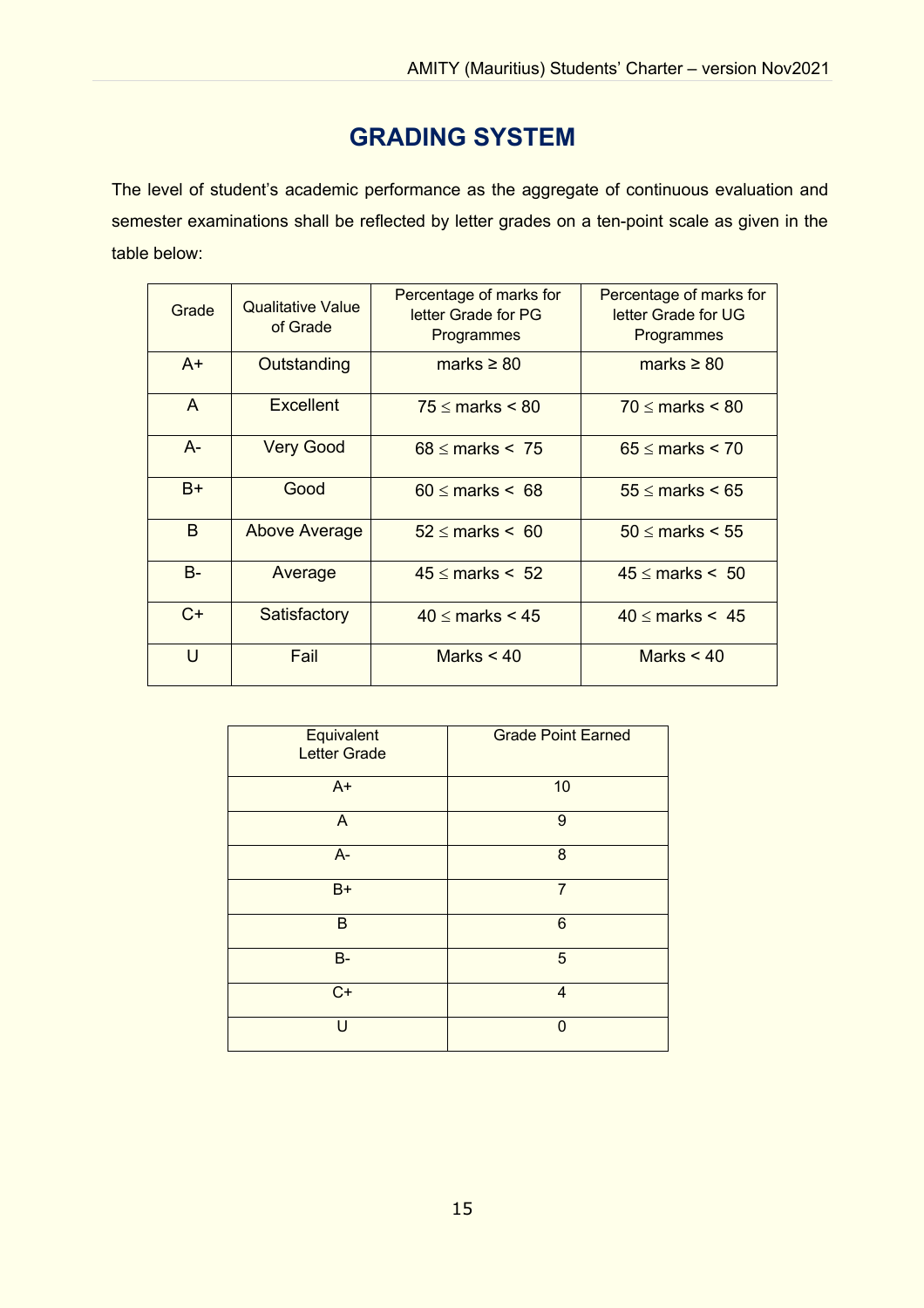## **DIVISION OF CLASS FOR UG AND PG PROGRAMMES**

The grading system for awarding class in degree certificate for UG and PG programs is given in the table below.

| <b>PG CGPA</b>          | <b>Class / Division to be awarded</b> |  |
|-------------------------|---------------------------------------|--|
| $\geq 8$                | <b>With Distinction</b>               |  |
| $6.5 \leq$ and $\leq 8$ | <b>With Merit</b>                     |  |
| $4 \leq$ and $\leq 6.5$ | <b>With Pass</b>                      |  |

| <b>UG CGPA</b>        | <b>Class / Division to be awarded</b>                 |  |
|-----------------------|-------------------------------------------------------|--|
| $\geq 8.0$            | <b>First Class Honours with Distinction</b>           |  |
| $7 \leq$ and $\leq 8$ | <b>First Class Honours</b>                            |  |
| $6 \leq$ and $< 7$    | Second Class Honours in the First<br>Division         |  |
| $5 \leq$ and $\leq 6$ | Second Class Honours in the Second<br><b>Division</b> |  |
| $4 \leq$ and $\leq 5$ | Pass                                                  |  |

### **PLAGIARISM POLICY**

Plagiarism refers to appropriating another person's ideas, views, words or results without acknowledging the source.

Plagiarism occurs in various circumstances and is considered a severe offence in the academic world. Coursework, dissertations, projects or any written/oral task for Assessment must be the student's (students' - in case of group assignment) own work.

Students are required to abide by the institution non-plagiarism policy strictly.